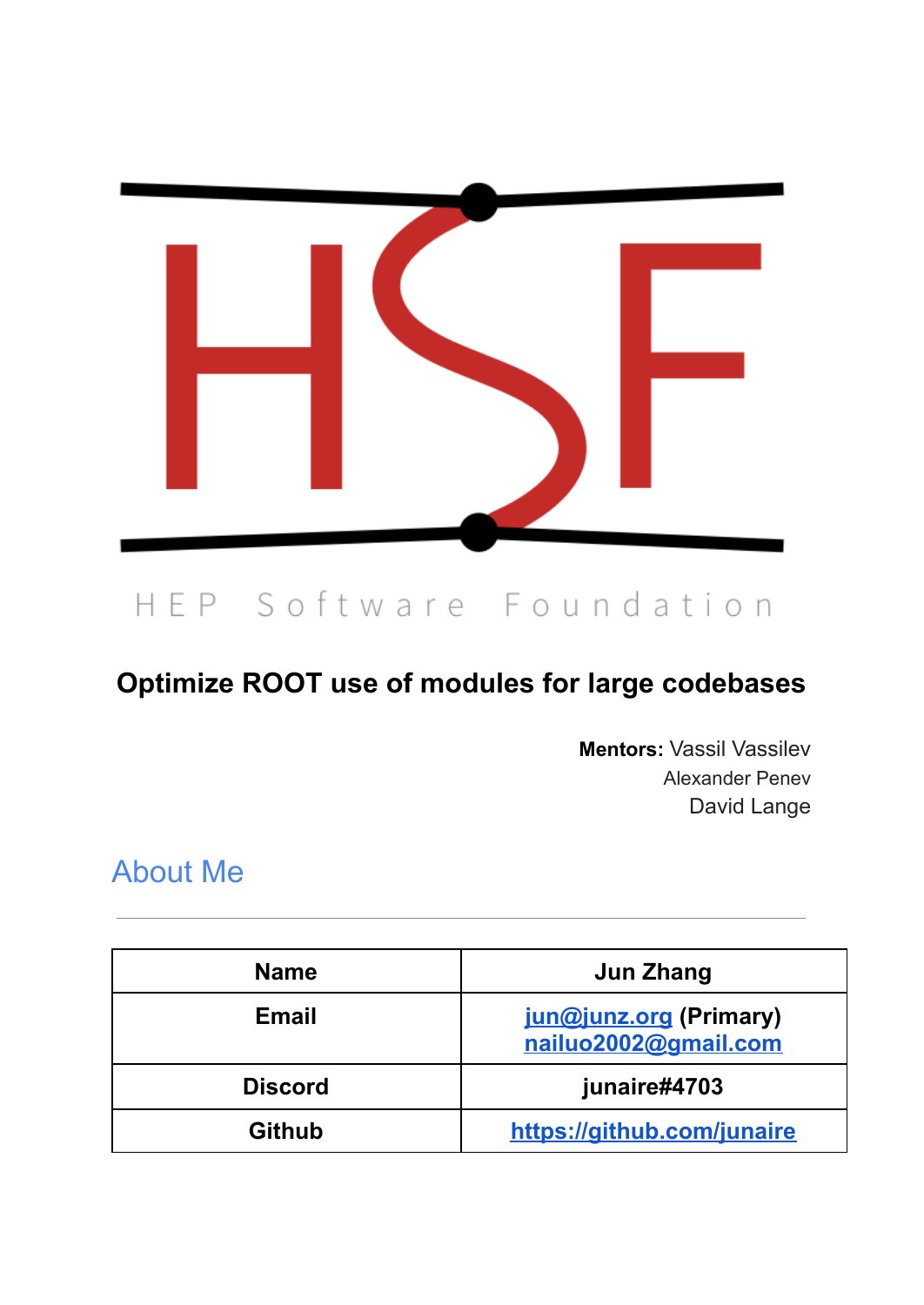| ł<br>×<br>.,<br>- |  |
|-------------------|--|
|-------------------|--|

**Blog <https://www.junz.org/>**

**Time Zone CST(UTC+8000)**

## Education & Background

I'm a 2nd year undergraduate from Anhui Normal University (China) and I major in software engineering. I have a strong passion for open source, and I'm always eager to participate in it.

Last year, I applied for OSPP(Summer 2021 of Open Source Promotion Plan) 1and worked in a community that focused on cloud storage (BeyondStorage<sup>2</sup>). My main task is to add a new service for it, and all my work can be found [here](https://github.com/beyondstorage/go-service-gdrive/pulls?q=is%3Apr+author%3Ajunaire).

I also try to get involved in the LLVM community, mainly focused on contributing to the Clang and Clang tools.

| <b>Title</b>                                                              | Link                                                                                                                                                                                                 | <b>Status</b> |
|---------------------------------------------------------------------------|------------------------------------------------------------------------------------------------------------------------------------------------------------------------------------------------------|---------------|
| [Clang] Add<br>builtin elementwise *<br>and builtin reduce *              | https://reviews.llvm.org/D11<br>4688<br>https://reviews.llvm.org/D11<br>5231<br>https://reviews.llvm.org/D11<br>5429<br>https://reviews.llvm.org/D11<br>6161<br>https://reviews.llvm.org/D11<br>6736 | <b>Merged</b> |
| [Clang-tidy] Check the<br>existence of<br>Elaborated Type's<br>qualifiers | https://reviews.llvm.org/D11<br>9949                                                                                                                                                                 | <b>Merged</b> |
| [Clang][Sema] Prohibit<br>statement expression in<br>the default argument | https://reviews.llvm.org/D11<br>9609                                                                                                                                                                 | <b>Merged</b> |
| [Clang] Fix unknown type                                                  | https://reviews.llvm.org/D12                                                                                                                                                                         | <b>Merged</b> |

Here are some of my patches that are worth mentioning:

1[https://summer.iscas.ac.cn/help/en](https://summer.iscas.ac.cn/help/en/)

<sup>2</sup>[https://beyondstorage.io](https://beyondstorage.io/zh-CN/)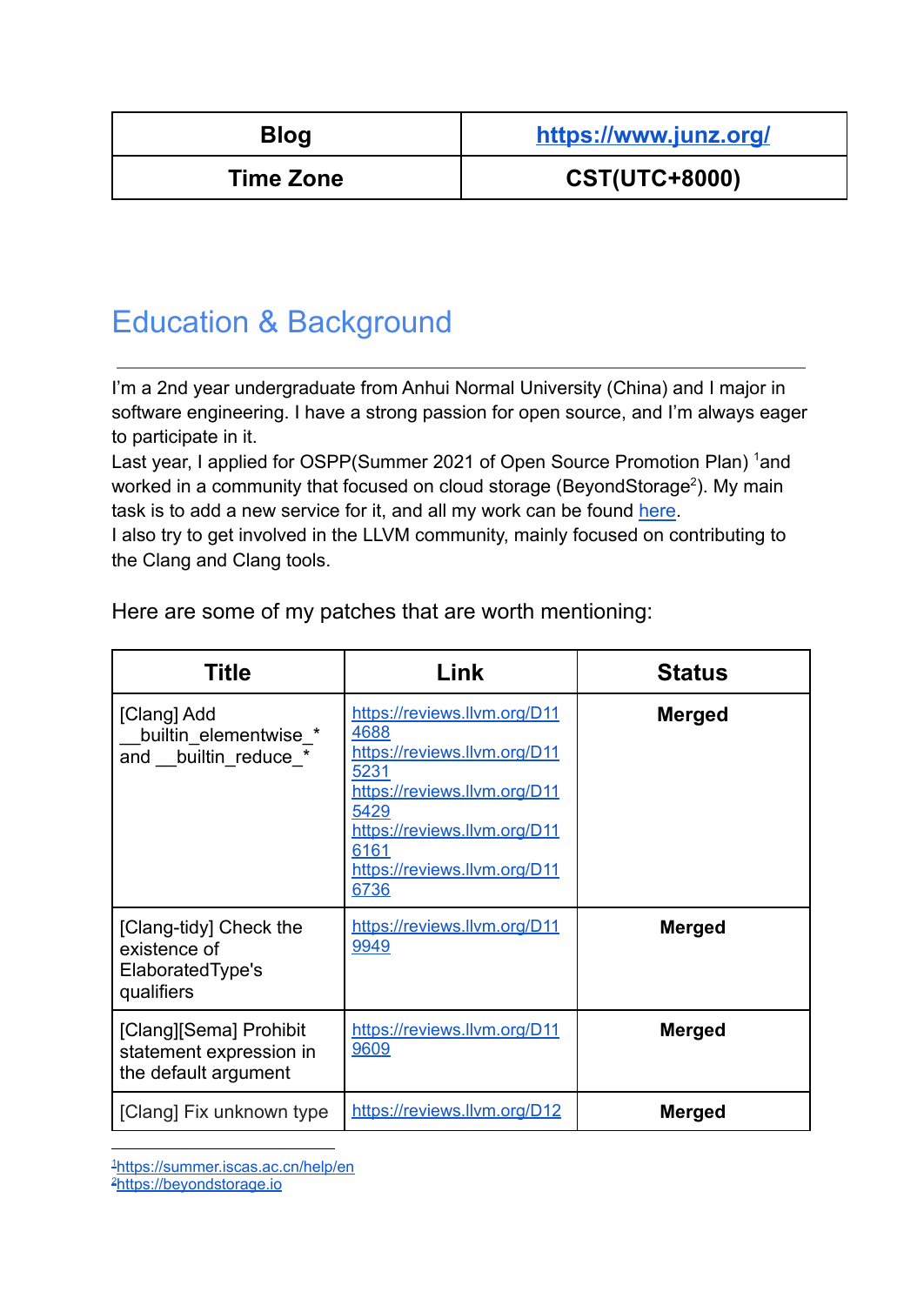| attributes diagnosed twice   3447<br>with [[]] spelling                         |                                      |               |
|---------------------------------------------------------------------------------|--------------------------------------|---------------|
| [Clang] [Sema] Fix invalid<br>redefinition error in<br>lif/switch/for statement | https://reviews.llvm.org/D12<br>3840 | <b>Merged</b> |

You can find all my contributions [here](https://github.com/llvm/llvm-project/commits?author=junaire) as well.

For the programming languages, I have intermediate-level knowledge of C++ and Python3.

### **Introduction**

ROOT is a data analysis framework that is broadly used in and outside of High Energy Physics (HEP). Since HEP software frameworks always deal with massive data, the performance of ROOT becomes a critical aspect of our attention. ROOT is written in C++ and built upon the LLVM technology, and a well-known issue about C++ is its inefficient header parsing strategy. This can be worse because Cling (ROOT's C++ interpreter) needs to parse source code at runtime. Thanks to LLVM, there's already a C++ module implementation in the Clang frontend, and it works as an API for ROOT.

But the current C++ module integration also has its own limitations. For example, one source of performance loss is the need for symbol lookups across a very large set of modules.

If we want to lookup an identifier like X, and X is defined in namespace edm, like code below:



Then ROOT will pull all modules defining the same namespace, which is totally unnecessary and expensive, and this proposal intends to optimize this corner of ROOT.

### Implementation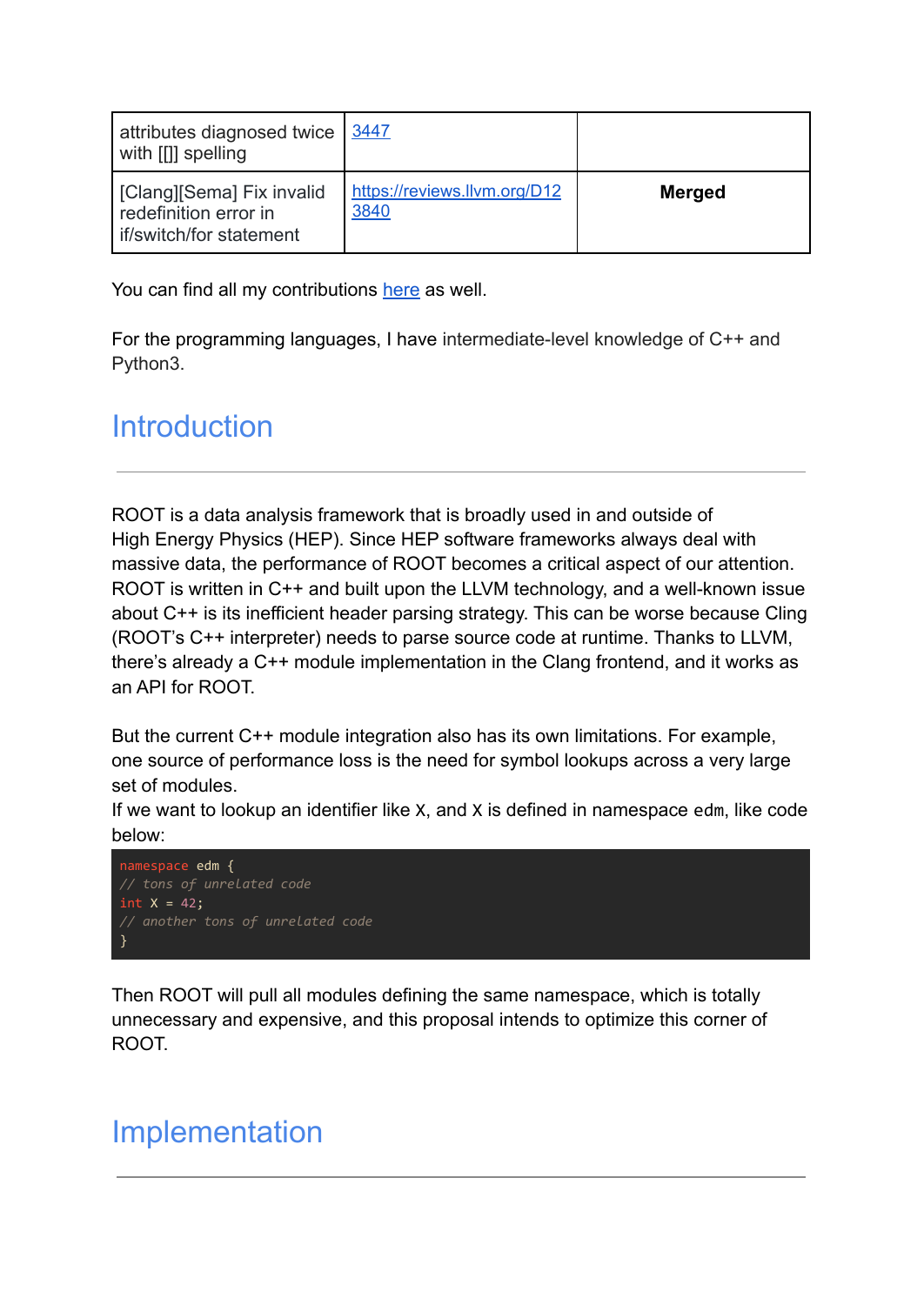To achieve the best performance, ROOT loads prebuilt modules using a global module index (GMI). A global module index is a data structure that can map the identifier and the module that contains the corresponding definition efficiently. The related logic is in core/metacling/src/TCling.cxx

```
static GlobalModuleIndex *loadGlobalModuleIndex(cling::Interpreter &interp) {
 clang::GlobalModuleIndex::UserDefinedInterestingIDs IDs;
 struct DefinitionFinder : public RecursiveASTVisitor<DefinitionFinder> {
   DefinitionFinder(clang::GlobalModuleIndex::UserDefinedInterestingIDs &IDs,
clang::TranslationUnitDecl *TU)
        : DefinitionIDs(IDs) {
     TraverseDecl(TU);
    }
   bool VisitNamedDecl(NamedDecl *ND) {
     if \left( \ldots \right)return true;
     else if (NamespaceDecl *NSD = llvm::dyn_cast<NamespaceDecl>(ND)) {
       Register(NSD, /*AddSingleEntry=*/false);
     }
     return true;
    }
 private:
   clang::GlobalModuleIndex::UserDefinedInterestingIDs &DefinitionIDs;
   void Register(const NamedDecl *ND, bool AddSingleEntry = true) {
     // ...
     DefinitionIDs[ND->getName()].push_back(OwningModule->getASTFile());
    }
  };
 DefinitionFinder defFinder(IDs,
CI.getASTContext().getTranslationUnitDecl());
 llvm::cantFail(GlobalModuleIndex::writeIndex(
     CI.getFileManager(), CI.getPCHContainerReader(), ModuleIndexPath, &IDs));
  return GlobalIndex;
}
```
We can observe that when we traverse the whole AST and find a NamedDec1 is a NamespaceDecl, we will 'register' it in the UserDefinedInterestingIDs, which is a StringMap that key is the name of the identifier and value is a vector that contains all modules it appears. Then, the GlobalModuleIndexBuilder will write the index to the GMI.

The lookup logic can be found in core/metacling/src/TClingCallbacks.cxx:

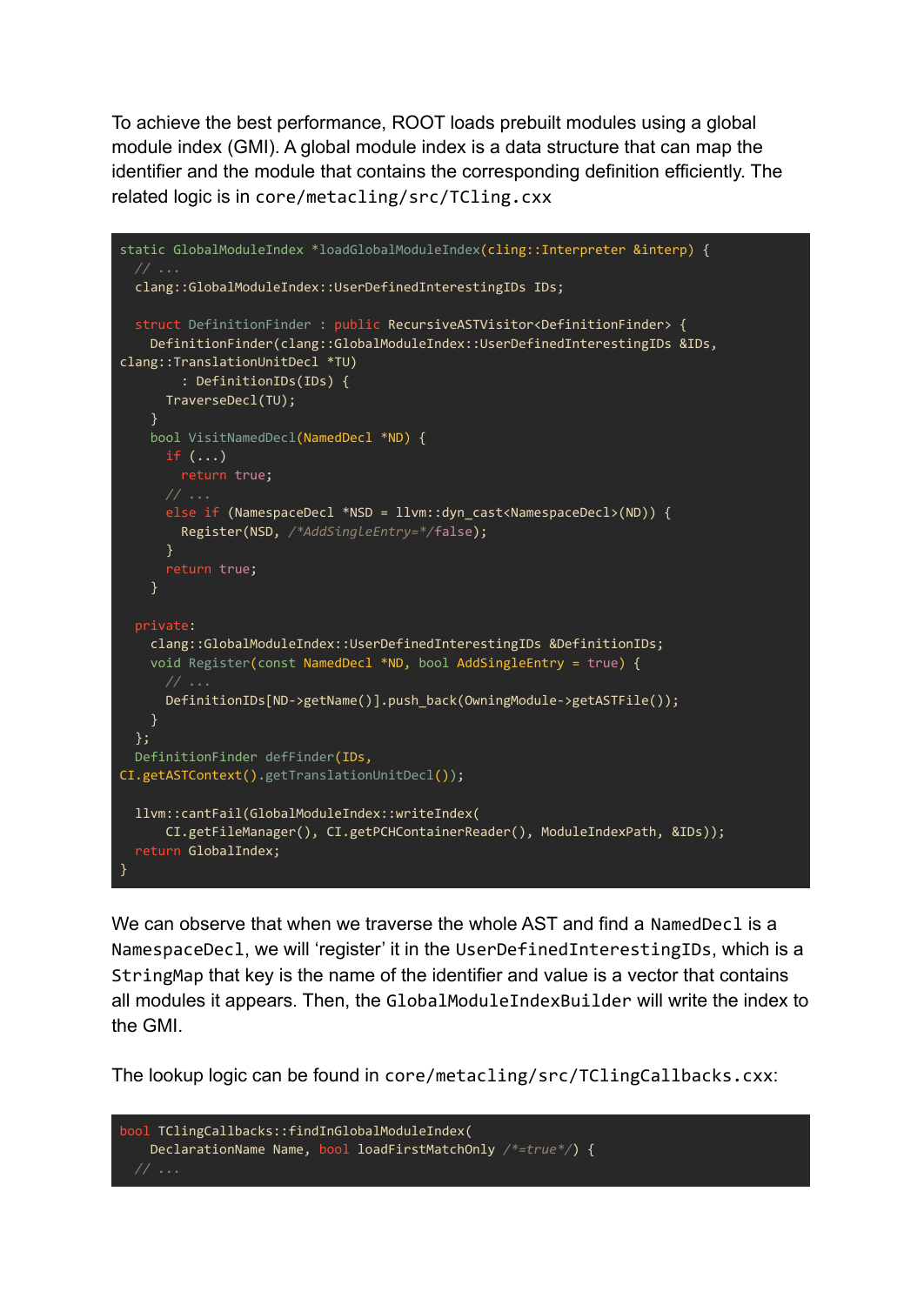

So what the code above does is fairly clear: we find all modules that contain the identifier, and load them on demand. Now we can see the problem: if we type something like A:: B, we will look up identifier A first, then load up whole modules unnecessarily.

So what we want to do is simple: **Ignore identifiers that declare a namespace**.

To ignore identifiers that define a namespace, we have to track them when we write index to the GMI. First, we can add a new overload for GlobalModuleIndex::writeIndex or add a default argument to the existing one, then by tracking the identifier's name and its DeclKind, we will have the knowledge about how to deal with them later on.

When it comes to GlobalModuleIndex::lookupIdentifier, we will be able to know the DeclKind of the identifiers. So if we are looking up an identifier that defines a namespace, we can stop here and ignore it.

So how should we store the identifier and its DeclKind mapping?

The current implementation of GlobalModuleIndex is a persistent hash table, and it maps the Identifier name ⇔ Module. In this case, we need to extend it to  $\{$ identifier, DeclKind $\} \Leftrightarrow$  Module to solve our problem.

## **Deliverables**

- Extend the GlobalModuleIndex structure, making it capable of storing the identifier's name and DeclKind mapping.
- Add a new overload or a default argument to the GlobalModuleIndex::writeIndex
- Add a new overload to the GlobalModuleIndex::lookupIdentifier, so we can explicitly ignore some DeclKind, here is NamespaceDecl.
- Track down the test failures of CMSSW and check if our proposed implementation works.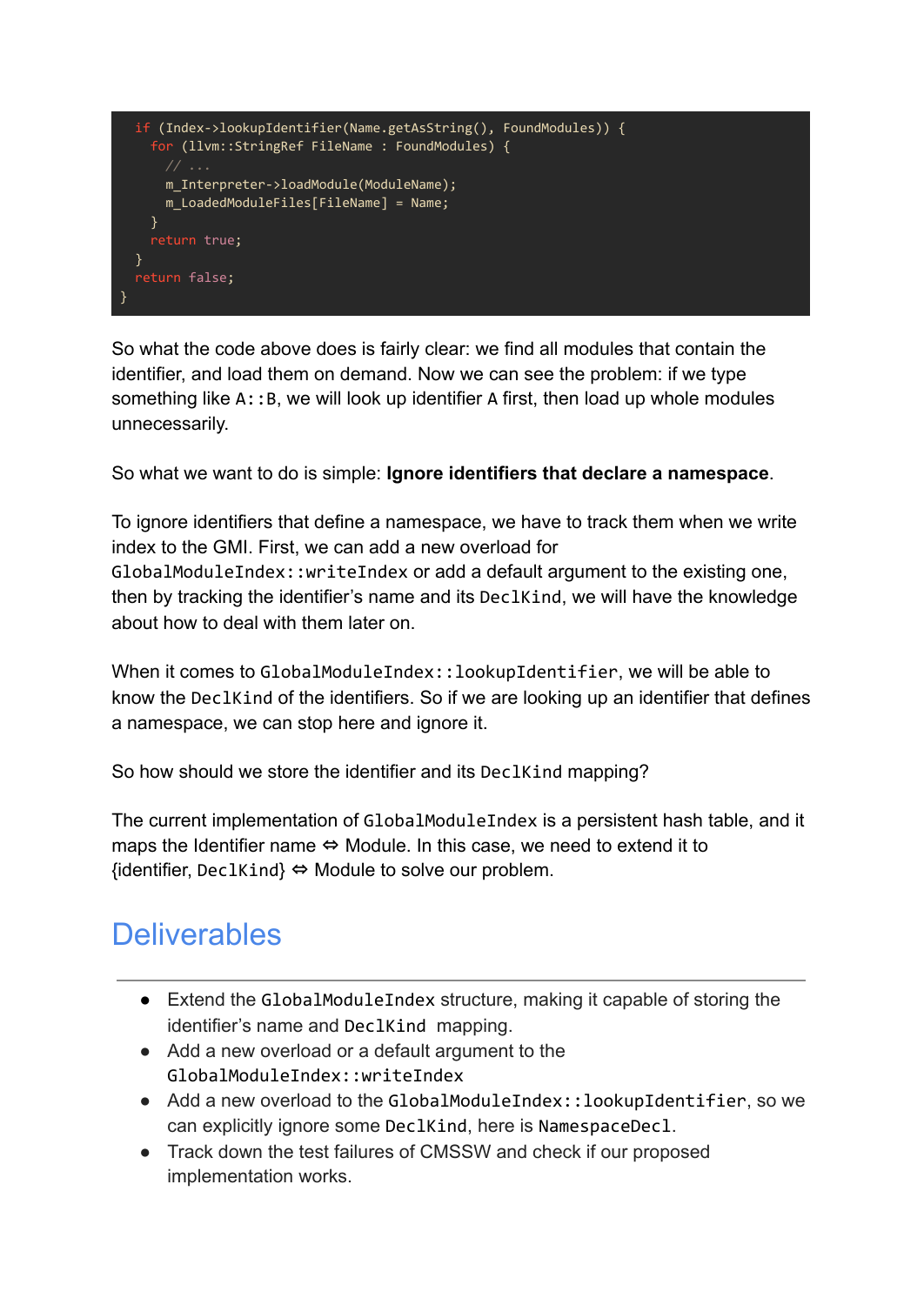• Profile ROOT before and after the optimization, compare their benchmark, and present the work.

## **Timeline**

### Community Bonding period

- Read the documentation, play with ROOT and get familiar with its architecture.
- Learn the basic usage of LLVM's bitstream.
- Contact with mentors, discuss the details about the new design of the GlobalModuleIndex

#### Week 1 (14th June - 21st June)

- Set up my working environment, get familiar with the existing implementation of the GlobalModuleIndex
- Set up performance tools such as perf, profile the performance of existing ROOT modules.

**Deliverable:** Working environment and a basic report on my local performance tests.

#### Week 2 (21st June - 28th June)

- Debug and understand the workflow of the compiler and the relevant callbacks (in TClingCallbacks.cxx) when processing a namespace partition.
- Check the performance impact when disabling forward namespace declaration in module loading.
- Start working on a more advanced implementation in the GlobalModuleIndex **Deliverable:** send an initial patch of the new implementation of GlobalModuleIndex

#### Week 3 (28th June - 9th July)

I have university commitments during that period. I will still be in touch with my mentors, participate if possible in meetings and reply to emails.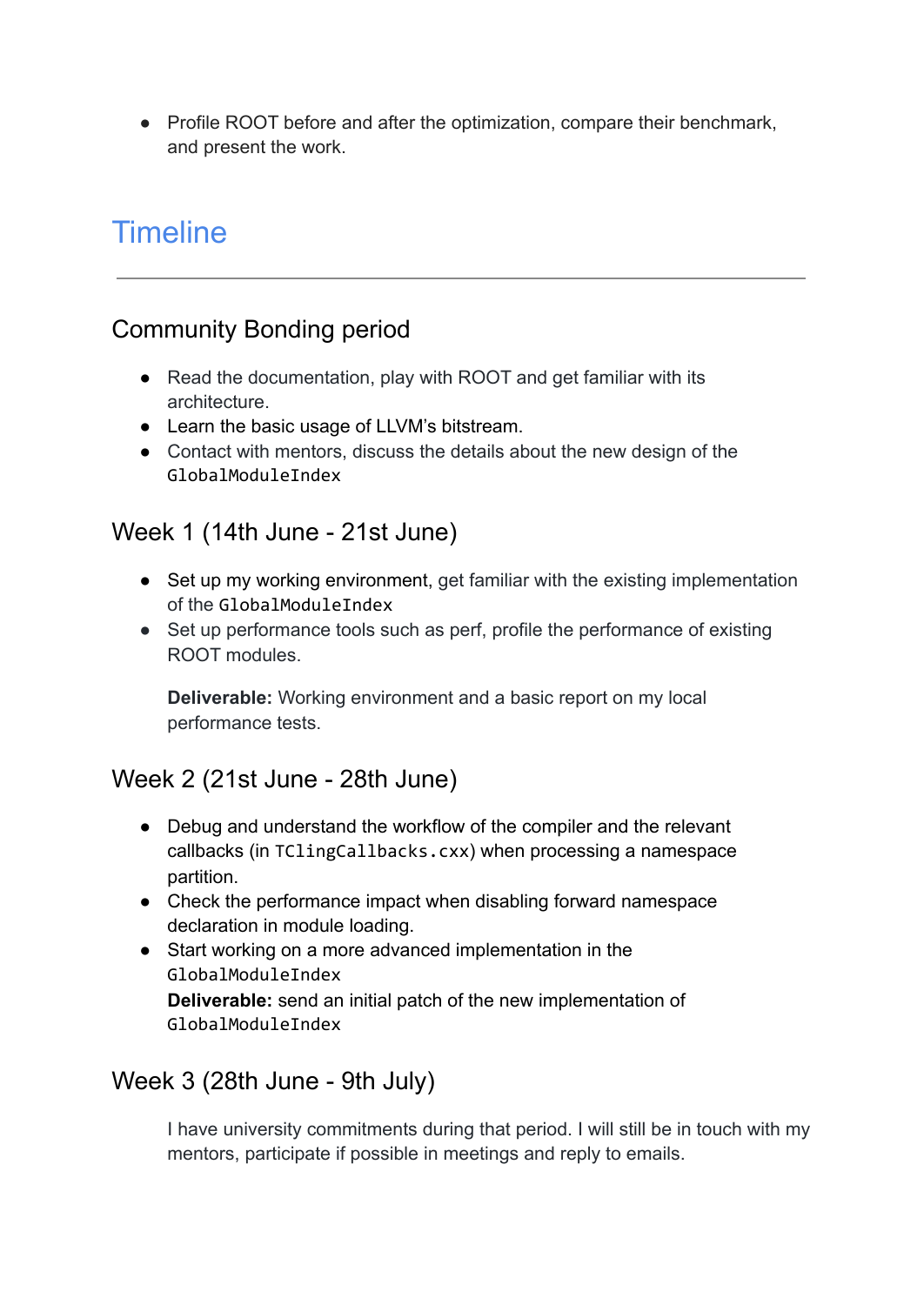### Week 4 (9th July - 16th July)

● Enhance GlobalModuleIndex::writeIndex, store the {identifier, DeclKind} ⇔ {Module1, Module2, … ModuleN} mapping.

**Deliverable:** deserialize all declarations from a given module

#### Week 5 (16th July - 23nd July)

- Measure the memory pressure when deserializing declarations from all modules when writing the GMI. If it turns out ROOT consumes too much memory, we can use some techniques like storing the extra information in the low bits to optimize it.
- **Deliverable:** A preliminary report on the memory pressure of the new design.

#### Week 6 (23nd July - 30th August)

● Use this week as a buffer since the last 2 weeks will be our major of work.

#### Week 7 (30th July - 6 August)

● Polish the implementation or investigate alternative selective reading strategies if the memory use is too high.

**Deliverable:** Now we should be able to ignore loading modules based on a namespace partition lookup.

#### Week 8 (6th August - 13th August)

- Add a new overload to the GlobalModuleIndex::lookupIdentifier, ignore identifiers that define a namespace.
- Deploy the new implementation and gather feedback from users such as the CMSSW software package.

#### Week 9 (13th August - 27th August)

● Profile ROOT, examine the performance impact.

**Deliverable:** A more advanced report about the performance impact of our new GlobalModulendex design. The report will include information about the peak memory usage with (/usr/bin/time -v); speed using Linux's kernel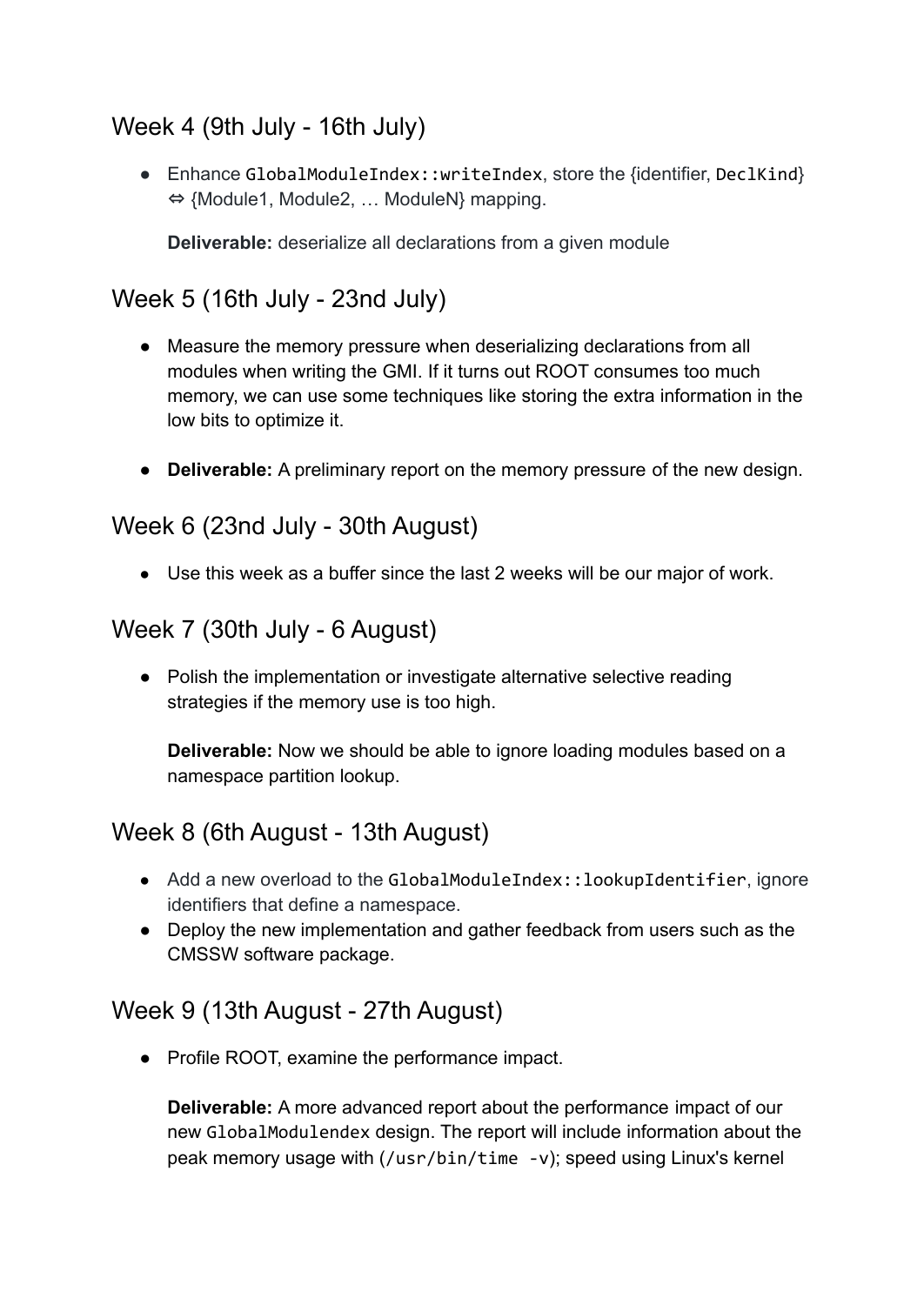performance profiler (perf) and based on internal clang/ROOT infrastructure (eg, ROOTDEBUG=3).

#### Week 10 (3rd September - 10th September)

- Improve documentation.
- Add more tests and benchmarks.
- Consider upstreaming on the LLVM mainline of the developed patches.

**Deliverable:** Open LLVM reviews.

#### Week 11 (27th August - 3rd September)

• Use these a week as a buffer week to catch up in case something took longer than expected.

#### Week 12 (3rd September - 10th September)

- Write a blog post (in English) to summarize this wonderful experience, including what I have learned and what mistakes have I made.
- Prepare a presentation to the mentors, submit a report to the ROOT repo, introduce the new design to the audience, and the performance improvement.

#### Extended Weeks

Thanks to Google, this year GSoC allows us to have extra weeks if we fail to complete the project. In our case, if the proposed implementation can't work or result in a poor benchmark, we can use these weeks to figure out and fix it.

## **Availability**

My summer vacation is expected to start in early July, and I will be back in school on September 1st. So most of my work will be done during the summer vacation. This summer I will be focusing on GSoC so I'm able to work about 45 hours a week. However, when I'm in school (before week 4 and the last week), I may only be able to only spend 25 hours a week due to my own busy school schedule. If I can't do the work I'm supposed to do because of my studies, I can increase my workload for the summer, considering that I have a relatively free vacation.

#### **PS: The schedule may change a little bit due to covid-19.**